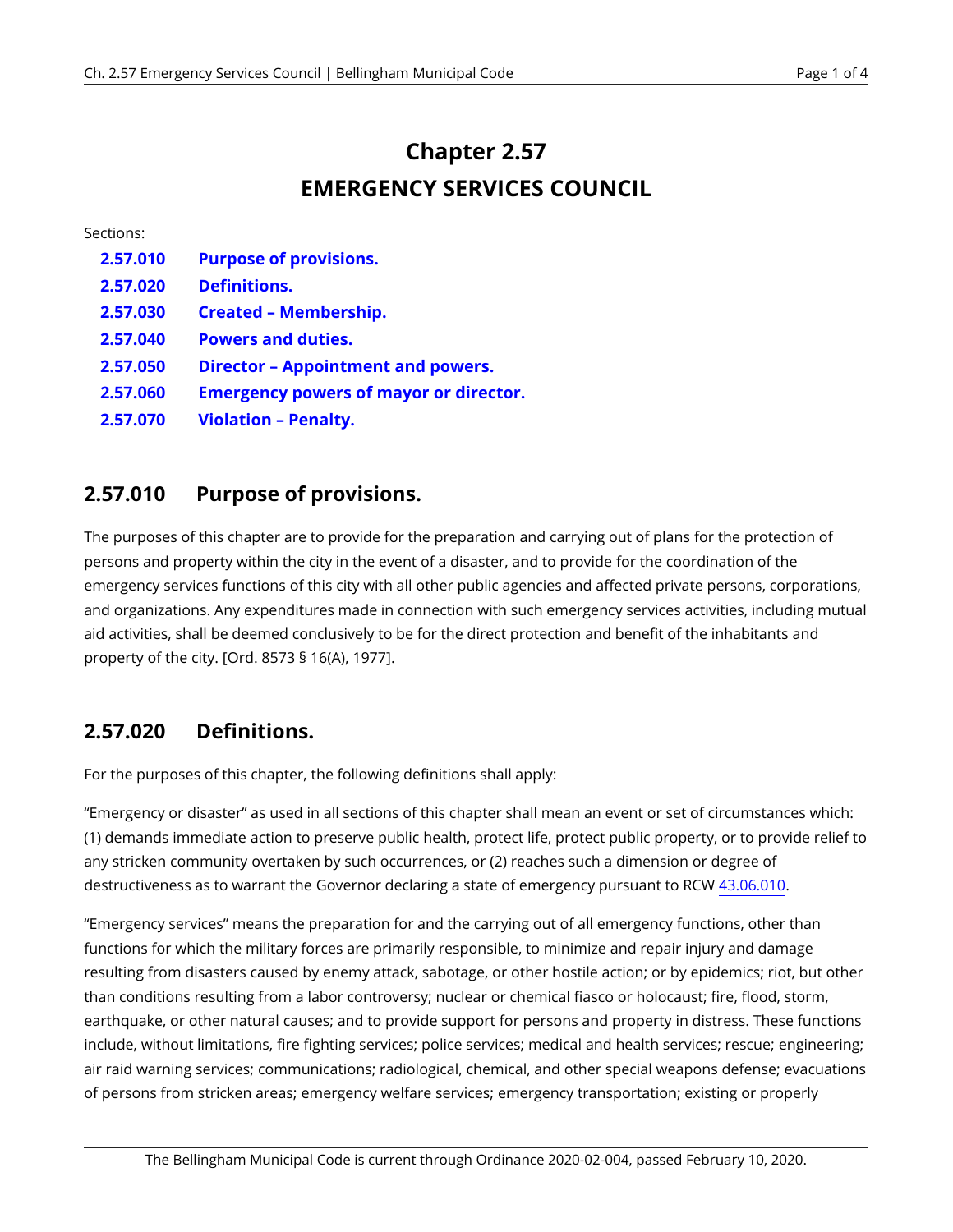assigned functions of plant protection; temporary restoration of public utility services and other functions related to civilian protection; together with all other activities necessary or incidental to the preparation and for carrying out of the foregoing functions. [Ord. 2013-11-080 § 1; Ord. 8573 § 16(B), 1977].

# <span id="page-1-0"></span>**2.57.030 Created – Membership.**

The emergency services council is created and shall consist of the following:

- A. The mayor, who shall be chairman;
- B. The director of emergency services, who shall be vice-chairman;
- C. The city council. [Ord. 8573 § 16(C), 1977].

### <span id="page-1-1"></span>**2.57.040 Powers and duties.**

A. It shall be the duty of the emergency services council, and it is empowered, to review and recommend for adoption, emergency services and mutual aid plans and agreements and such resolutions, rules, and regulations as are necessary to implement such plans and agreements.

B. The emergency services council shall meet upon call of the chairman or, in his absence from the city or inability to call such meeting, upon the call of the vice-chairman.

C. All orders, rules, regulations, or resolutions prepared by the emergency services council during the pendency of a disaster shall be reviewed by the council at least once every 48 hours for the purpose of determining their continued efficacy due to changed circumstances. [Ord. 8573 § 16(D), 1977].

## <span id="page-1-2"></span>**2.57.050 Director – Appointment and powers.**

There is created the office of director of emergency services. Such officer shall be appointed by the mayor and shall perform such duties as the mayor shall dictate to effectuate the purposes of this chapter. The director may be empowered and directed with the prior approval of the mayor to do the following:

A. Prepare an emergency services operating plan for the city conforming to the county and state emergency services plan and program;

B. Control and direct the effort of the emergency services organization of this city for the accomplishment of the purposes of this chapter;

C. Direct coordination and cooperation between divisions, services, and staff of the emergency services organization of this city, and to resolve questions of authority and responsibility that may arise among them;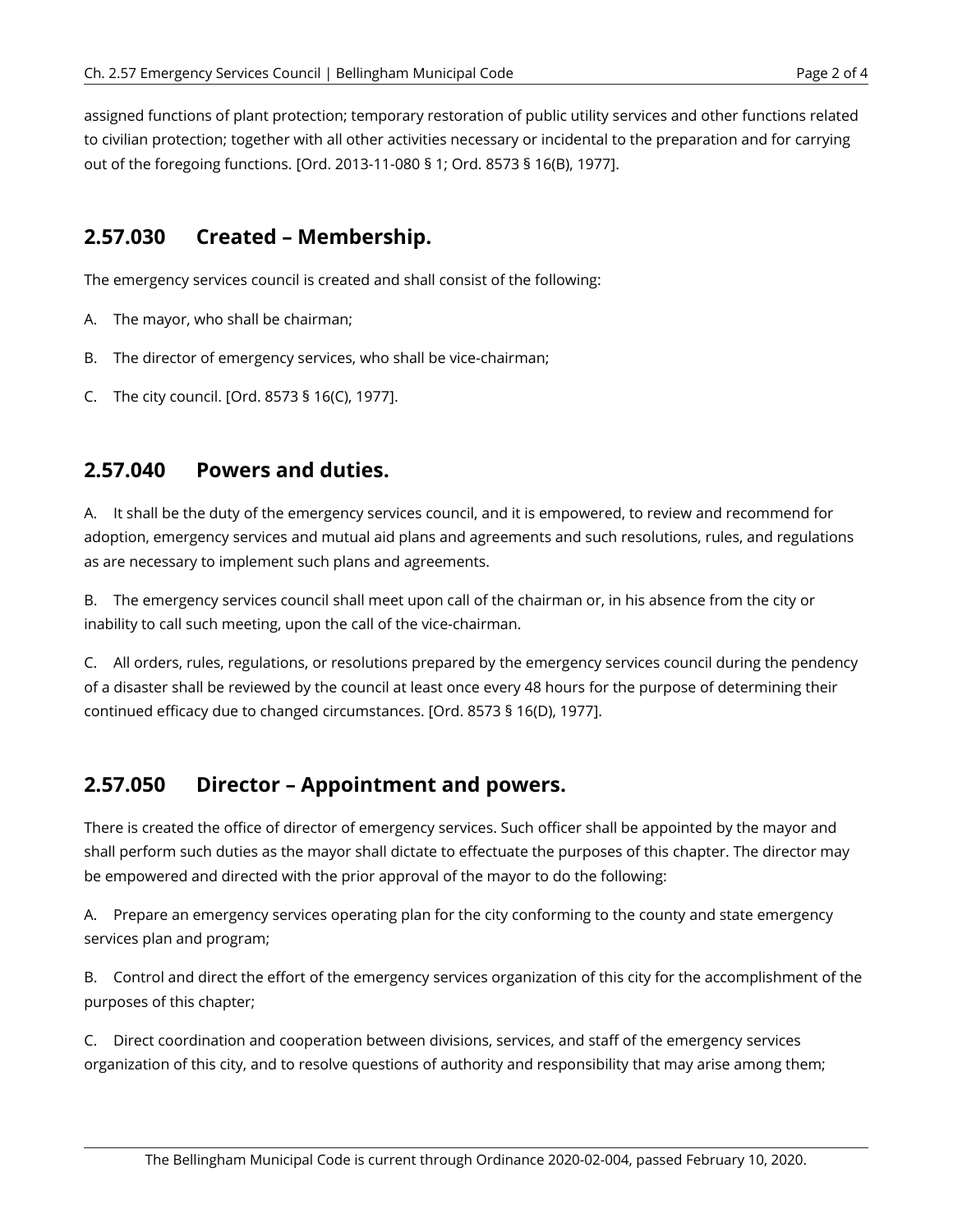D. Represent the emergency services organization of this city in all dealings with public or private agencies pertaining to emergency services. [Ord. 8573 § 16(E), 1977].

### <span id="page-2-0"></span>**2.57.060 Emergency powers of mayor or director.**

In the event of disaster as provided in this chapter, the mayor or, in the mayor's absence, the director is empowered to do the following:

A. Make and issue orders which shall have the force of law on matters reasonably related to the protection of life and property as affected by such disaster; provided, however, such orders must be confirmed at the earliest practicable time, and in any event not more than 24 hours after their issuance, by the emergency services council; such orders shall include but not be limited to the following:

1. An order imposing a general curfew applicable to the city as a whole, or to such geographical area or areas of the city and during such hours as he deems necessary, and from time to time to modify the hours such curfew will be in effect and the area or areas to which it will apply;

2. An order requiring any or all business establishments to close and remain closed until further order;

3. An order requiring the closure of any or all bars, taverns, liquor stores, and other business establishments where alcoholic beverages are sold or otherwise dispensed; provided, that with respect to those business establishments which are not primarily devoted to the sale of alcoholic beverages and in which such alcoholic beverages may be removed or made secure from possible seizure by the public, the portions thereof utilized for the sale of items other than alcoholic beverages may, in the discretion of the mayor, be allowed to remain open;

4. An order requiring the discontinuance of the sale, distribution, or giving away of alcoholic beverages in any or all parts of the city;

5. An order requiring the discontinuance of the sale, distribution, or giving away of firearms and/or ammunition for firearms in any or all parts of the city;

6. An order requiring the discontinuance of the sale, distribution, or giving away of gasoline or other liquid flammable or combustible products in any container other than a gasoline tank properly affixed to a motor vehicle;

7. An order requiring the closure of any or all business establishments where firearms and/or ammunition for firearms are sold or otherwise dispensed; provided, that with respect to those business establishments which are not primarily devoted to the sale of firearms and/or ammunition and in which such firearms and/or ammunition may be removed or made secure from possible seizure by the public, the portions thereof utilized for sale of items other than firearms and ammunition may, in the discretion of the mayor, be allowed to remain open;

8. An order closing to the public any or all public places, including streets, alleys, public ways, schools, parks, beaches, amusement areas, and public buildings;